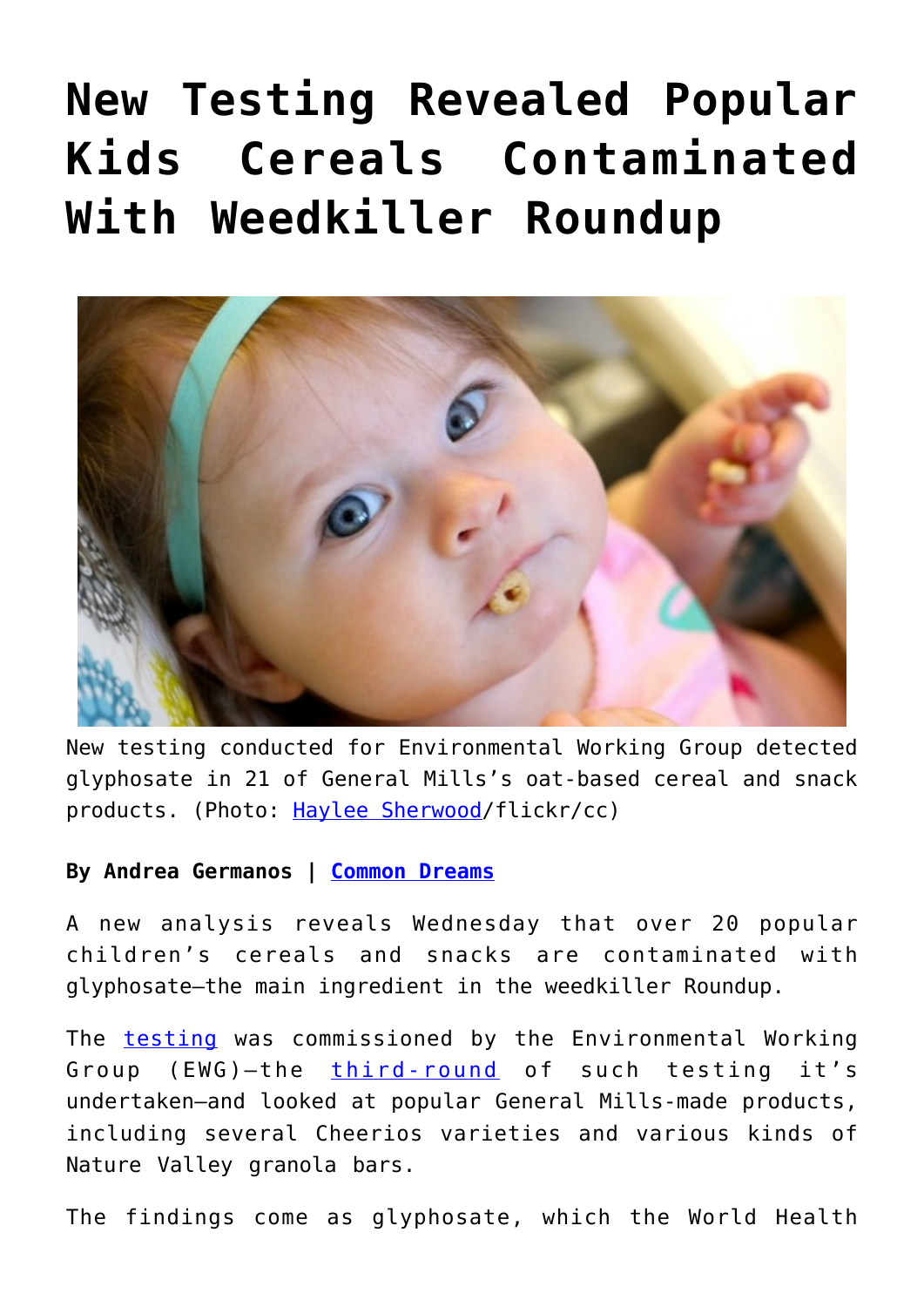Organization's International Agency for Research on Cancer [declared](https://www.commondreams.org/news/2015/03/23/glyphosate-favored-chemical-monsanto-dow-declared-probable-source-cancer-humans) a "probable carcinogen" in 2015, faces legal scrutiny as [thousands](https://www.cnn.com/2018/06/17/us/monsanto-roundup-dewayne-johnson-trial/index.html%20) of non-Hodgkin's lymphoma sufferers say that Bayer-Monsanto's Roundup caused their cancer. Three courts in California have so far sided with plaintiffs and [ordered](https://www.commondreams.org/news/2019/05/14/historic-verdict-jury-orders-monsanto-pay-record-2-billion-couple-roundup-cancer) the agri-chemical giant to pay billions in damages.

"As these latest tests show, a box of Cheerios or other oatbased foods on store shelves today almost certainly comes with a dose of a cancer-causing weedkiller," [said](https://www.ewg.org/release/new-round-ewg-tests-finds-more-children-s-cereals-tainted-monsanto-s-cancer-causing) Olga Naidenko, Ph.D., vice president for science investigations at EWG.

According to EWG's new testing of 21 products, the highest concentrations of glyphosate were found in Honey Nut Cheerios Medley Crunch (833 parts per billion,) Cheerios Toasted Whole Grain Oat Cereal (729 ppb), and the maple brown sugar variety of Nature Valley Crunchy granola bars (566 ppb).

The advocacy group [puts](https://www.ewg.org/news-and-analysis/2018/08/how-does-ewg-set-health-benchmark-glyphosate-exposure) the health benchmark for children's daily glyphosate exposure at 160 ppb. That leaves only four of the products tested within the acceptable range: Honey Nut Cheerios (147 ppb); Nature Valley Fruit & Nut Chewy Trail Mix Granola Bars, Dark Chocolate & Nut (76 ppb); Nature Valley Sweet & Salty Nut granola bars, Cashew (158 ppb); and Nature Valley Soft-Baked Oatmeal Squares, Cinnamon Brown Sugar (124 ppb).

In light of the results, EWG is calling on consumers to "tell General Mills to get Monsanto's weedkiller of out their products."

"Does General Mills really want to keep using a chemical that independent scientists say causes cancer, made by a company that three juries have found guilty of covering up its health hazards?" asked Naidenko. "Or will they listen to the growing chorus of concerned consumers calling on General Mills and other companies to remove glyphosate from the cereals kids